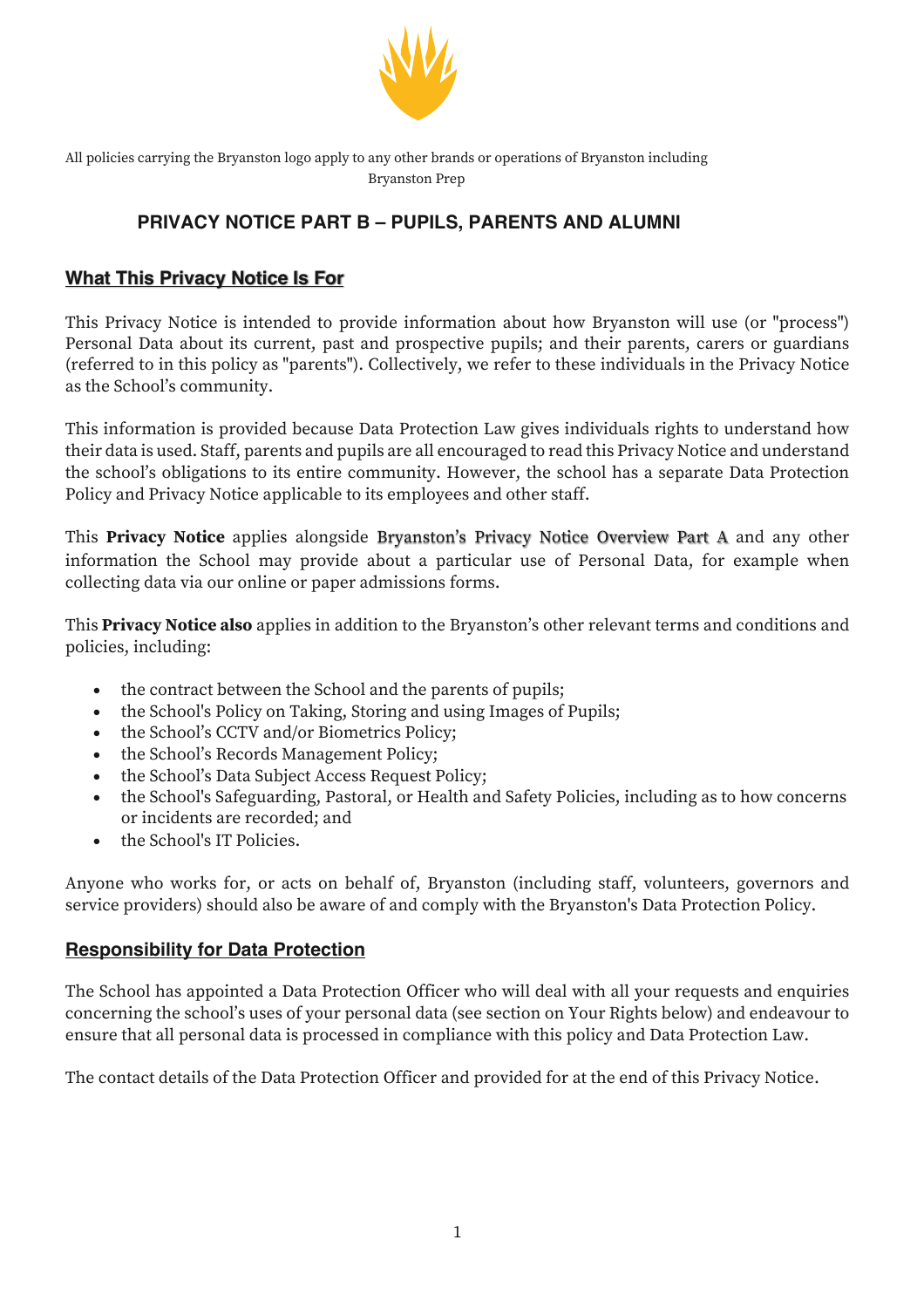

### **Why The School Needs To Process Personal Data**

In order to carry out its ordinary duties of providing education and pastoral care the School will process a wide range of Personal Data about our pupils and their parents (including current, past and prospective staff, pupils or parents) as part of its daily operation.

The School also needs to engage in fundraising to support its educational and charitable aims.

Some of this activity the School will need to carry out in order to fulfil its legal rights, duties or obligations – including those under a contract with parents of its pupils.

Other uses of Personal Data will be made in accordance with Bryanston's legitimate interests, or the legitimate interests of another, provided that these are not outweighed by the impact on individuals and provided it does not involve Special Category Personal Data or sensitive types of data.

The School expects that the following uses may fall within that category of its (or its community's) "legitimate interests":

- for the purposes of pupil selection, to confirm the identity of prospective pupils and their parents and retain a record if appropriate for the purposes of future applications or openings;
- for the assessment of applications for School scholarship or bursary fee assistance;
- to provide education and boarding services, including musical education, physical training or spiritual development, career services, and extra-curricular activities to pupils, to facilitate school trips and monitoring pupils' progress and educational needs;
- For the purposes of promoting Bryanston School through different marketing activities undertaken including via email (where appropriate) and maintaining relationships with alumni and the Bryanston School community, including direct marketing or fundraising activity.
- for the purposes of donor due diligence, and to confirm the identity of prospective donors and their background [and relevant interests]; depending on your relationship with the school, on occasion use data the school holds for wealth screening and research, to help the school understand more about donors and potential donors and their ability to support the school including using information gathered from publicly available sources. Wealth screening is a term which describes the process of finding financial information about a potential donor to ascertain the level of possible donation. A trusted third-party partner may assist the school in this process.
- to receive anonymous, aggregated statistics about visitors to our social media pages, through Facebook Insights and Twitter Analytics;
- for the purposes of management planning and forecasting, research and statistical analysis including that imposed or provided by law (such as tax, diversity or gender pay gap analysis;
- to enable the relevant authorities to monitor the School's performance and to intervene or assist with incidents as appropriate;
- to give and receive information and references about past, current and prospective pupils, including relating to outstanding fees or payment history, to/from any educational institution that the pupil attended or where it is proposed they attend; and to provide references to potential employers of past pupils;
- to enable pupils to take part in national or other assessments and examinations, and to publish the results of public examinations or other achievements of pupils of the School;
- to safeguard pupils' welfare and provide appropriate pastoral care;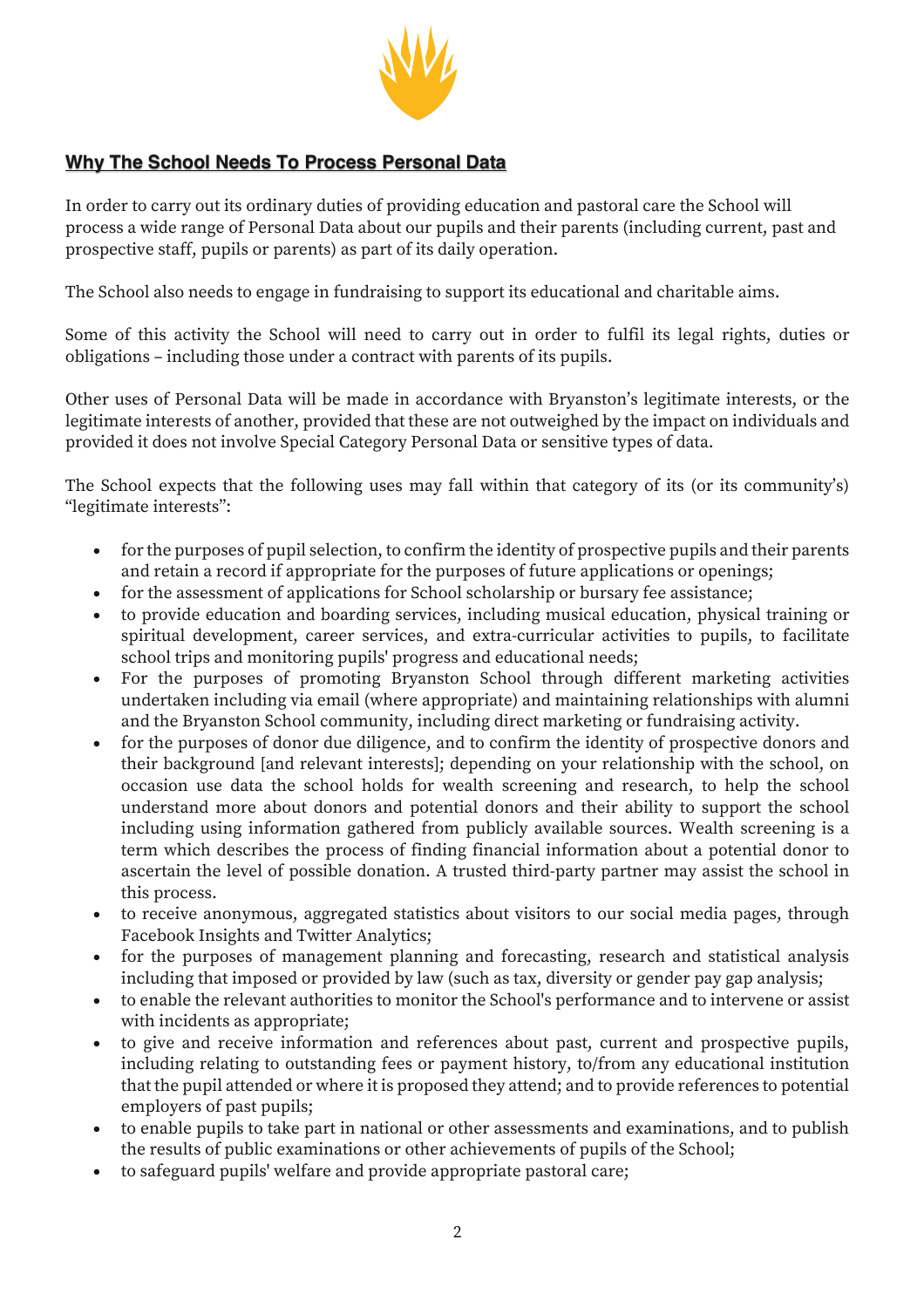

- to monitor (as appropriate) use of the School's IT and communications systems in accordance with the School's IT Policies:
- for security purposes, including biometrics and CCTV in accordance with the School's Biometric and Data Protection - CCTV Code of Practice;
- images of pupils as a record/archive of whole school, House and Teams or where their image is captured from time to time, incidentally such as in sports footage (including at interschool events) or where they may appear within a larger group, e.g. year group photos, plays, concerts or other such events in which other participating Bryanston pupils will be captured.
- where appropriate, images/voice recorded through Teams in respect of the Guided Learning Programme; and
- where otherwise reasonably necessary for the School's purposes, including to obtain appropriate professional advice and insurance for the School.

You have the right to object to above processing if you wish, and if you wish to do so, please contact dpo@bryanston.co.uk. Please bear in mind that if you object, this may affect the school's ability to carry out tasks above for your benefit.

In addition, the School may need to process Special Category Personal Data (concerning health, ethnicity, religion, biometrics, facial recognition or sexual life) in accordance with rights or duties imposed on it by law, including as regards to safeguarding and health and safety or from time to time by explicit consent where required. These reasons may include:

- to safeguard pupils' welfare and provide appropriate pastoral (and where necessary, medical) care, and to take appropriate action in the event of an emergency, incident or accident, including by disclosing details of an individual's medical condition or other relevant information where it is in the individual's interests to do so: for example, for medical advice, for social protection, safeguarding, and cooperation with police or social services, for insurance purposes or to caterers or organisers of School trips; who need to be aware of dietary or medical needs;
- to provide educational services in the context of any special educational needs;
- to provide spiritual education in the context of any religious beliefs;
- to run any of its systems that operate on biometric or facial recognition data, such as for security and other forms of pupil identification such as café and lunch;
- for legal and regulatory purposes (for example child protection and health and safety (including temperature checking in relation to the Coronavirus outbreak)) and to comply with its legal obligations and duties of care.

## **Types of Personal Data Processed by the School**

This will include by way of example:

- names, addresses, telephone numbers, e-mail addresses and other contact details;
- vehicle details (about those who use our car parking facilities and site roads);
- biometric information, which will be collected and used by the school in accordance with the School's Biometrics Policy.
- bank details and other financial information, e.g. about parents who pay School fees and any parents that apply for or receive, bursaries or scholarships;
- past, present and prospective pupils' academic, disciplinary, admissions and attendance records (including information about any special needs), and examination scripts and marks;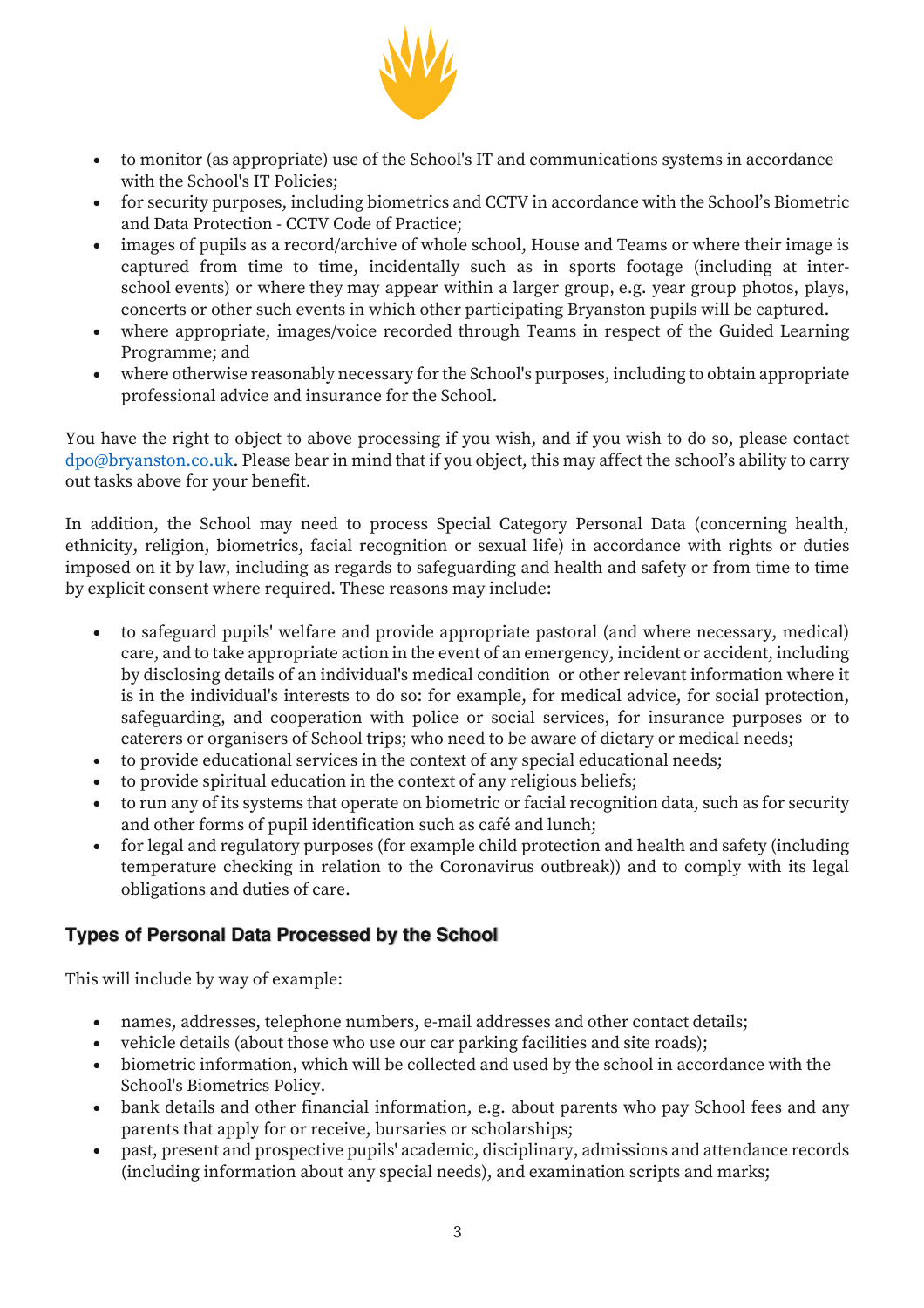

- where appropriate, information about individuals' health, and contact details for their next of kin;
- references given or received by the School about pupils, and information provided by previous educational establishments and/or other professionals or organisations working with pupils; and
- images of pupils (and occasionally other individuals) engaging in School activities, and images captured by the School's CCTV system (in accordance with the School's Policy on Taking, Storing and Using Images of Pupils);

### **How the School Collects Data**

Generally, the School receives personal data from the individual directly (including, in the case of pupils, from their parents). This may be via a form, or simply in the ordinary course of interaction or communication (such as email or written assessments).

However, some functions are outsourced in some cases personal data may be supplied by third parties (for example a prep or another senior school, or other professionals or authorities working with that individual) or collected from publicly available sources such as through the exercise of wealth screening.

As a result of providing education and boarding care the School also generates extensive pupil personal data in relation to academic and examination performance, attendance, participation records and disciplinary files.

### **Who Has Access To Personal Data And With Whom the School Shares It With?**

For the most part, personal data collected by the School will remain within the School and will be processed by appropriate individuals only in accordance with access protocols (i.e. on a 'need to know' basis). Particularly strict rules of access apply in the context of "special category" data, most notably:

- medical records and educational psychologist reports which are held and accessed only by appropriate medical staff at the School and Quarterjack Surgery in Wimborne;
- pastoral or safeguarding files;
- Biometric data.

Occasionally, the School will need to share personal information relating to its community with third parties, such as:

- professional advisers (e.g. lawyers, insurers, PR advisers and accountants);
- appropriate contractors, such as visiting music teachers;
- examination boards;
- Stage 3 complaints panels, which will include independent panel members; and
- Government authorities (e.g. HMRC, DfE, CAFCASS, police or a relevant local authority) and/or appropriate regulatory bodies (e.g. the Teaching Regulation Agency, the Independent Schools Inspectorate and the Charity Commission).

The School may also share limited personal information with Bath University for sports performance research.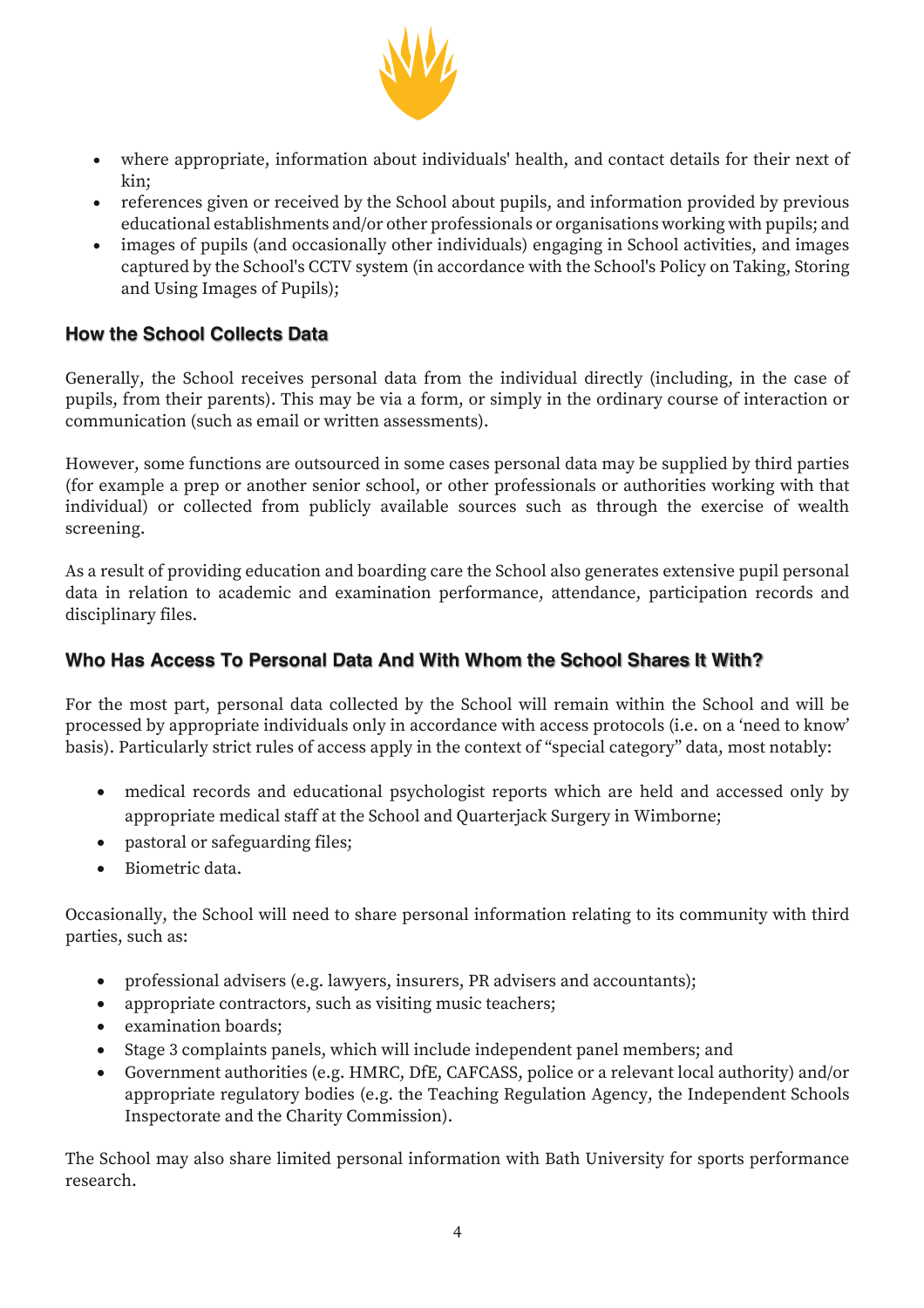

Additionally, in providing on site medical care, medical treatment and diagnosis records are produced which are added to pupil's NHS record. The school needs to process such information to comply with statutory duties and to keep pupils and others safe, but the school will ensure only authorised staff can access information on a need-to know basis. This may include wider dissemination if needed for school trips or for catering purposes. Express consent will be sought where appropriate. Medical care is provided on site by qualified nursing staff and doctors from the Quarterjack Surgery based in Wimborne and their Privacy Notice is available at their website https://www.quarterjacksurgery.co.uk/privacy-statement/

However, a certain amount of any SEND pupil's relevant information will need to be provided to staff more widely in the context of providing the necessary care and education that the pupil requires.

Staff, pupils and parents are reminded that the School is under duties imposed by law and statutory guidance (including **Keeping Children Safe in Education**) to record or report incidents and concerns related to child safeguarding that arise or are reported to it, in some cases regardless of whether they are proven, if they meet a certain threshold of seriousness in their nature or regularity. This is likely to include file notes on personnel or safeguarding files, (low-level concerns records kept about adults) and in some cases referrals to relevant authorities such as the LADO or police.

KCSIE also requires that, whenever a child leaves the school to join another school or college, his or her child protection file is promptly provided to the new organisation. The School will retain a copy in accordance with its Records Management Policy for material related to safeguarding matters.

For further information about this, please view the School's Safeguarding Policy.

Finally, in accordance with data protection law, some of the School's processing activity is outsourced and is carried out on its behalf by third parties, including for example HR, accounting, IT systems, cloud storage providers and web developers. This type of external data processing is always subject to contractual assurances that personal data will be kept securely and used only in accordance with the school's specific directions. Examples of a third party is, but not limited to, (and will change from time to time):

- iSAMS, (Management Information System for schools);
- Boardingware (Boarding Management System);
- Studywiz (virtual learning);
- IB (International Baccalaureate);
- E4 Education (marketing and communication);
- Blackbaud (Raiser's Edge Management System);
- School Sports (SOCS online sports management toolkit for managing and marketing the Schools' sports);
- Marsh's, who are the administrators of the Fees Refund Scheme.
- RS Admissions (Bursary application process).

Full details of the School's third-party processors can be made available upon request to the Data Protection Officer.

Occasionally, the School may need to transfer personal data overseas, including outside of the European Economic Area (EEA). For example, to facilitate school trips or to communicate with parents residing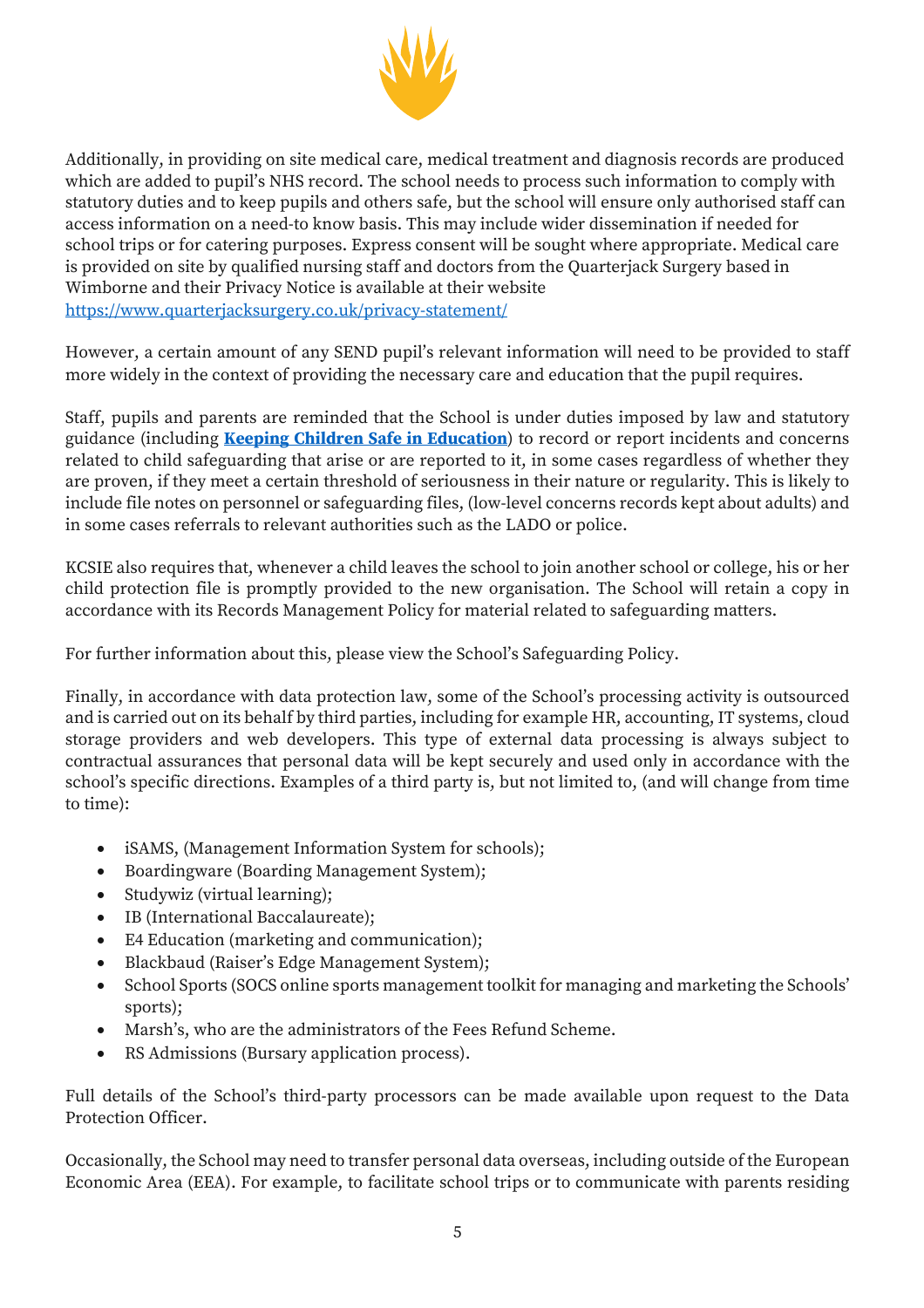

outside the EEA or in some instances to a third party. Where this happens, the School will ensure that appropriate technical and organisational safeguards are in place to protect your personal data.

### **How Long We Keep Personal Data**

The School will retain personal data securely and only in line with how long it is necessary to keep for a legitimate and lawful reason. Typically, the legal recommendation for how long to keep ordinary staff and pupil personnel files is up to 7 years following departure from the school. However, incident reports and safeguarding files will need to be kept much longer, in accordance with specific legal requirements.

If you wish to request that Personal Data you no longer believe to be relevant is considered for erasure, please contact the School's Data Protection Officer. However, please bear in mind that the School may have lawful and necessary reasons to hold on to some data.

If you have any specific queries about how our Records Management Policy is applied or wish to request that personal data that you no longer believe to be relevant is considered for erasure, please contact the Data Protection Offer whose details are provided below. However, please bear in mind that the school will often have lawful and necessary reasons to hold on to some personal data even following such a request.

A limited and reasonable amount of information will be kept for archiving purposes, for example: and even where you have requested we no longer keep in touch with you, we will need to keep a record of the fact in order to fulfil your wishes (called a "suppression record").

## **Keeping In Touch And Supporting The School**

Bryanston will use the contact details of parents, alumni and other members of the School community to keep them updated about the activities of the School, including by sending updates and newsletters, by email and by post. Unless the relevant individual objects, the school will also:

- share Personal Data about parents and/or alumni, as appropriate, with organisations set up to help establish and maintain relationships with the School community, such as 'Beyond Bryanston';
- contact parents and/or alumni (including via the organisations above) by post and email in order to promote and raise funds for the School and where appropriate, other worthy causes;
- collect information from publicly available sources about parents' and former pupils' occupation and activities, in order to maximise the School's fundraising potential.

In order to achieve this, the School may require your consent for particular fundraising activities. If you do consent, you have the right, at any time, to limit or object to any such use regarding direct marketing and fundraising, or if you would like further information about them, please contact The Data Protection Office**r**. However, please note that the School may need nonetheless to retain some of your details (not least to ensure that no more communications are sent to that particular address, email or telephone number in the future).

## **Your Rights**

Individuals (both pupils and parents) have various rights under Data Protection Law to access and understand their own personal data held and processed by the School, and in some cases ask for it to be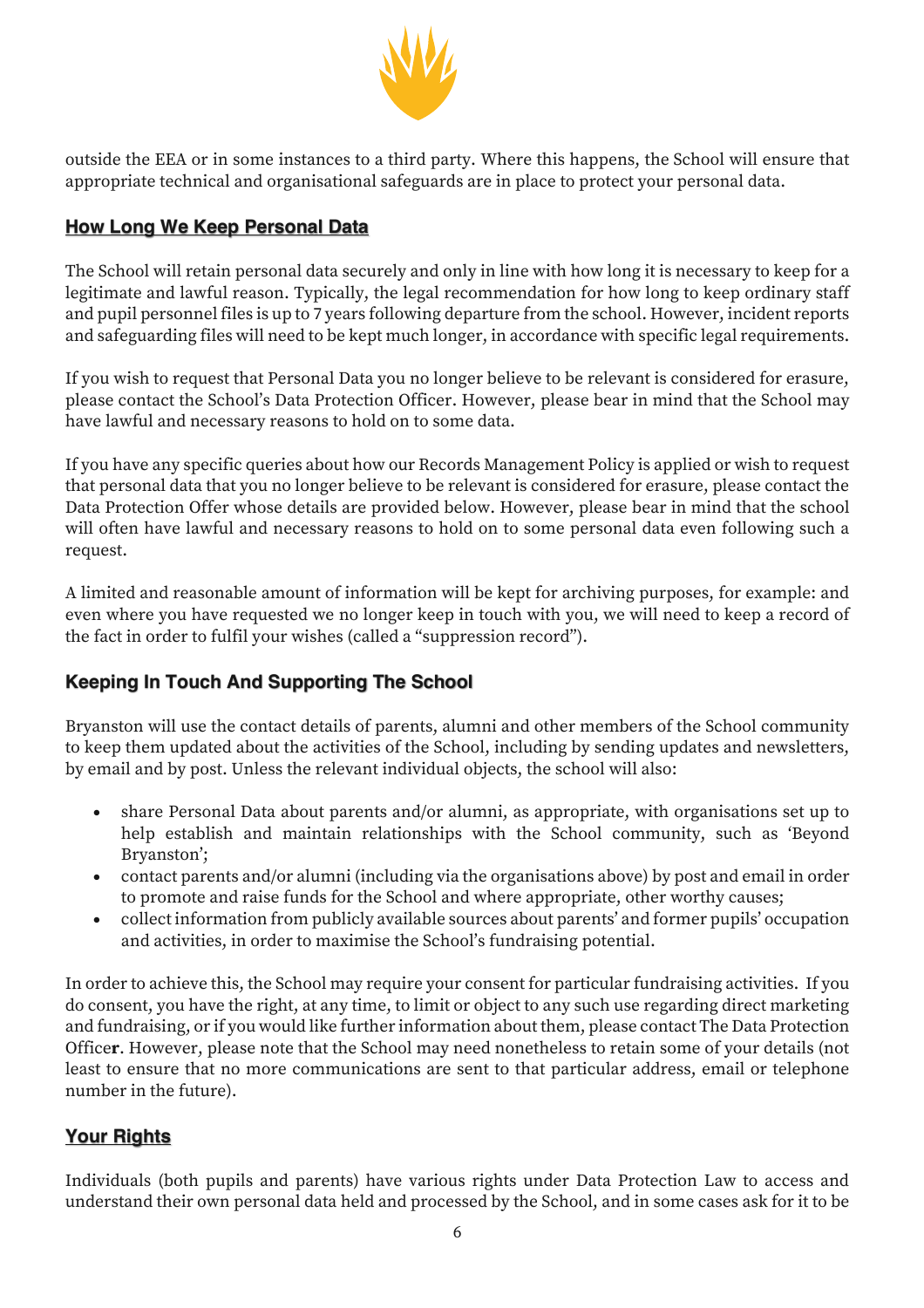

erased or amended, for the School to stop processing it, or to have it transmitted elsewhere - but subject to certain exemptions and limitations (please refer to Bryanston Privacy Notice Overview for full details).

The school will endeavour to respond to any such written requests as soon as is reasonably practicable and in any event within statutory time-limits (which is generally one month, but actually fulfilling more complex or multiple requests, e.g. those involving third party information, may take 1-2 months longer).

• Rights of access, etc.

The School will be better able to respond quicker to smaller, targeted requests for information made during term time. If the request for information is manifestly excessive or similar to previous requests, the school may ask you to reconsider, or require a proportionate fee (but only where Data Protection Law allows it).

If you consider that the personal data, we hold on you is inaccurate, please let us know. However, the School will not necessarily delete or amen views, opinions, notes or records purely on the request of an individual who disputes the account, although we may keep a record of all parties.

Requests that cannot be fulfilled

You should be aware that GDPR rights (including the right of access) are limited to your own personal data, and certain data is exempt. This will include information which identifies other individuals (and parents ned to be aware this may include their children, in certain limited situations – (please see below), or information which is subject to legal privilege (for example legal advice to or sought by the School, or documents prepared in connection with a legal action).

The School is also not required to disclose any pupil examination scripts (or other information consisting solely of pupil test answers – although markers' comments may still be disclosable if they constitute pupil personal data); provide examination or other test marks ahead of their ordinary publication date; nor share any confidential reference held by the School that was (or will be) given for the purposes of the education, training, appointment or employment of any individual.

You may have heard of the "right to be forgotten". However, we will sometimes have compelling reasons to refuse specific requests to amen, delete or stop processing you (or your child's) personal data: for example, a legal requirement, or where it falls within a proportionate legitimate interest identified in this Privacy Notice. Generally, if the School still considers the processing of the personal date to be reasonably necessary, it is entitled to continue. All such requests will be considered on their merits.

### • Requests by or on behalf of pupils

Pupils can make subject access requests for their ow personal data, provided that, in the reasonable opinion of the School, they have sufficient maturity to understand the request they are making (see section Whose Rights? below). A pupil of any age may ask a parent or other representative to make a subject access request on his/her behalf.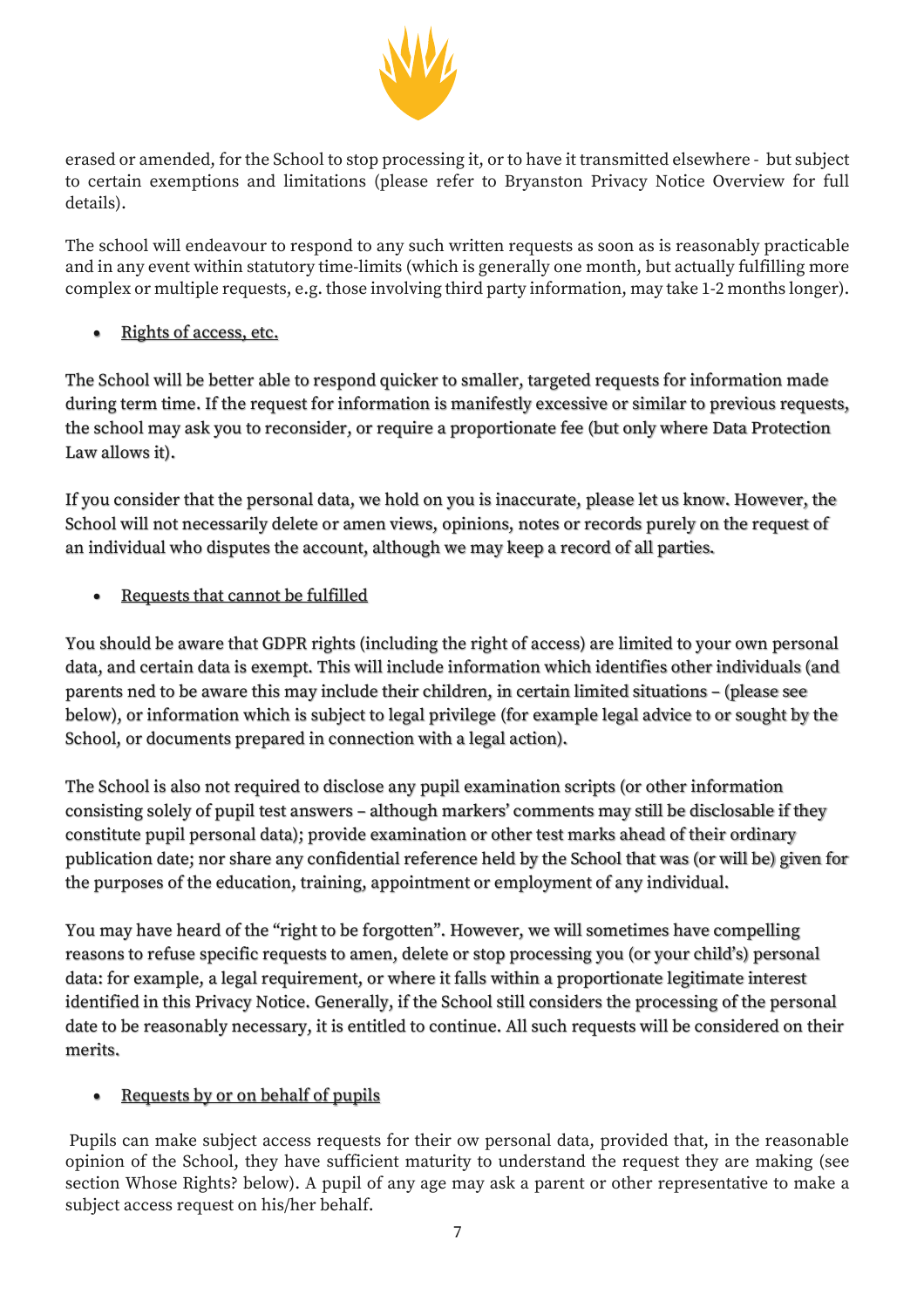

Indeed, while a person with parental responsibility will generally be entitled to make a subject access request on behalf of younger pupils, the law still considers the information in question to be the child's. For older pupils, the parent making the request may need to evidence their child's authority for the specific request. Requests not considered in the child's best interests may sometimes be refused.

Pupils aged 12/13 years and above are generally assumed to have this level of maturity, although this will depend on both the child and the personal data requested, including any relevant circumstances at home.

Parental requests, etc.

It should be clearly understood that the rules on subject access request are not the sole basis on which information requests are handled. Parents may not have a statutory right to information, but they others will often have a legitimate interest or expectation in receiving certain information about pupils without their consent. The School may consider there are lawful grounds for sharing with or without reference to that pupil.

Parents will in general receive educational and pastoral updates about their children, in accordance with the Parent Contract). Where parents are separated, the School will, in most cases, aim to provide the same information to each person with parental responsibility, but may need to factor in all the circumstances including the express wishes of the child, court orders, or pastoral issues.

All information requests from, or on behalf of, pupils – whether made under subject access or simply as an incidental request – will therefore be considered on a case-by-case basis.

### **Consent**

Where the School is relying on consent as a means to process Personal Data, the person who gave the consent can withdraw it at any time whether in full or part (subject to similar age considerations as above). Please be aware however that the School may have another lawful reason to process the Personal Data in question even without your consent.

That reason will usually have been asserted under this Privacy Notice or may otherwise exist under some form of contract or agreement with the individual (e.g. a parent contract, or because a purchase of goods, services or membership of an organisation such as an alumni or parents' association has been requested).

The following processing activity may be subject to pupil and/or parental consent:

- use of photographic or video images where pupils are featured prominently in School publications, on the School website and (where appropriate) on the School's social media channels in accordance with the School's Policy on Taking, Storing and Using Images of Pupils;
- use of Special Category Personal Data including in provision of pupil medical care, special dietary requirements and learning support for pupils with special educational needs (SEN) or Sports lead initiative or research;
- use of Biometric or facial recognition data in relation to pupil registration, meal provision and building access controls.
- certain types of fundraising activity.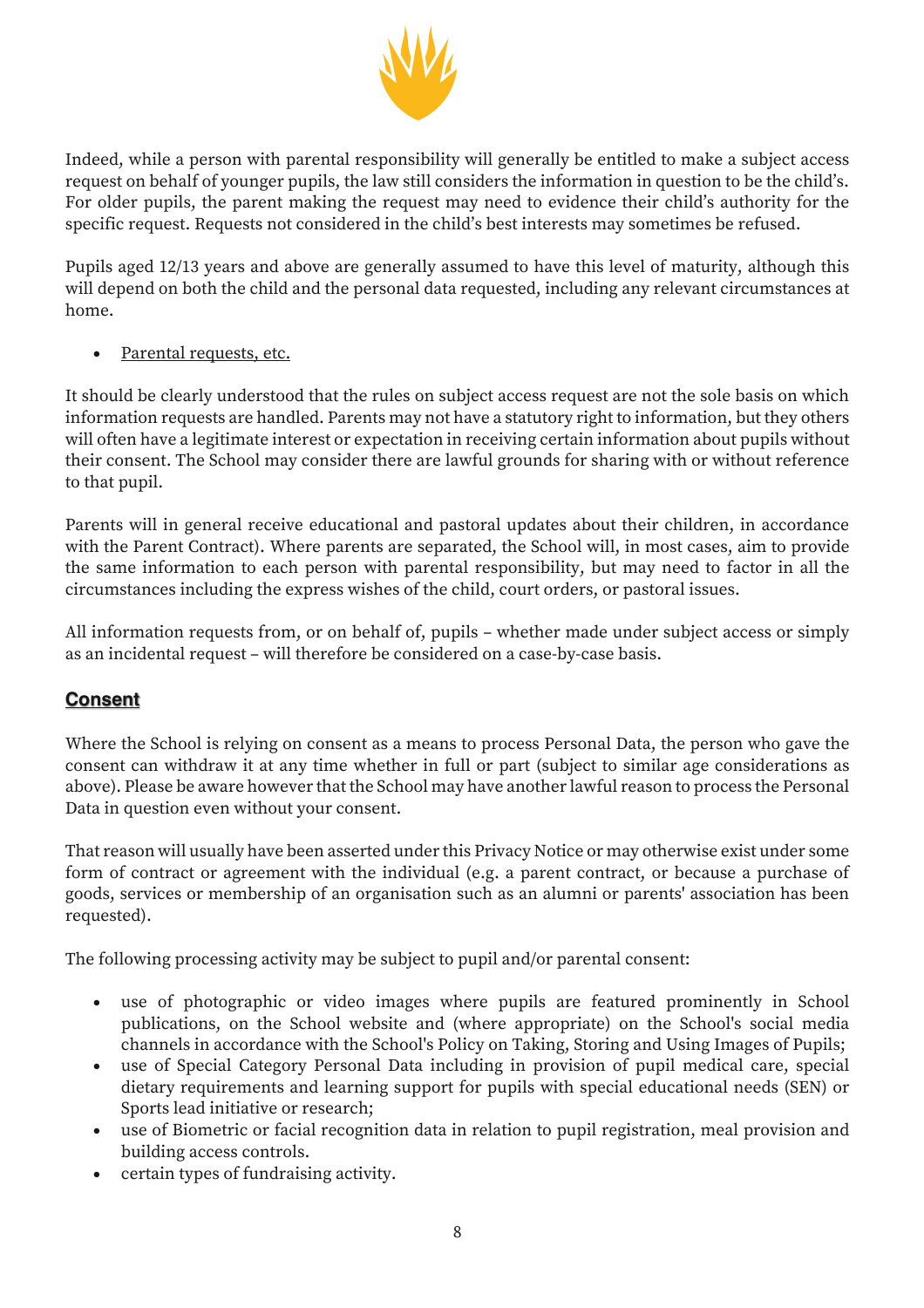

### **Whose Rights**

The rights under data protection law belong to the individual to whom the data relates. However, the School will often rely on parental authority or notice for the necessary ways it processes personal data relating to pupils – for example, under the parent contract, or via a form. Parents and pupils should be aware that this is not necessarily the same as the School relying on strict consent (see section on Consent above).

Where consent is required, it may in some cases be necessary or appropriate – given the nature of the processing in question and the pupil's age and understanding – to seek the pupil's consent, either alongside or in place of parental consent. Parents should be aware that is such situations they may not be consulted, depending on the interests of the child, the parents' rights at law or under their contract, and all the circumstances.

In general, the School will assume that pupils' consent is not required for ordinary disclosure of their personal data to their parents, e.g. for the purposes of keeping parents informed about the pupil's activities, progress and behaviour, and in the interests of the pupil's welfare. That is unless, in the School's opinion, there is a good reason to do otherwise.

However, where a pupil seeks to raise concerns confidentially with a member of staff and expressly withholds their agreement to their personal data being disclosed to their parents, the School may be under an obligation to maintain confidentiality unless, in the School's opinion, there is a good reason to do otherwise; for example, where the School believes disclosure will be in the best interests of the pupil or other pupils, or if required by law.

Pupils are required to respect the personal data and privacy of others, and to comply with the School's ICT Policies including, the Anti-bullying Policy, Cyber-Bullying Policy and the School Rules.

### **Data Accuracy And Security**

The School will endeavour to ensure that all personal data held in relation to an individual is as up to date and accurate as possible. Individuals must please notify the Executive Assistant to the Head of any significant changes to important information, such as contact details, held about them.

An individual has the right to request that any out-of-date, irrelevant or inaccurate or information about them is erased or corrected (subject to certain exemptions and limitations under Data Protection Law): please see above for details of why the School may need to process your data, of who you may contact if you disagree.

The School will take appropriate technical and organisational steps to ensure the security of personal data about individuals, including policies around the use of technology and devices, and access to School systems. All staff and governors will be made aware of this policy and their duties under Data Protection Law and receive relevant training.

#### **Contact**

The Data Protection Officer post: Bryanston School, Blandford Dorset DT11 0PX, by email:  $\frac{dpo@Brvanston.co.uk}{dbo@Brvanston.co.uk}$  by phone:  $+44(0)1258452411$